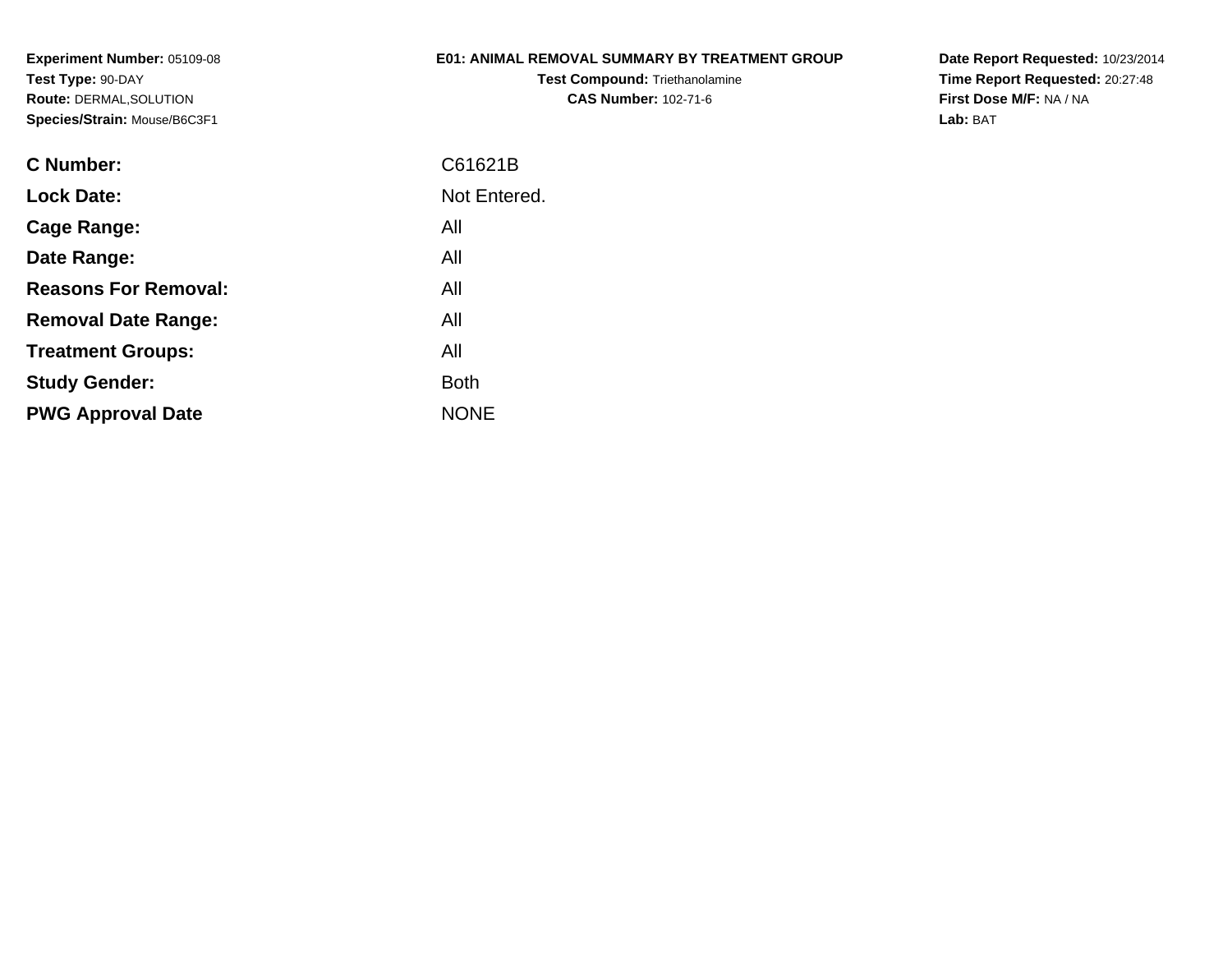## **E01: ANIMAL REMOVAL SUMMARY BY TREATMENT GROUP**

**Test Compound:** Triethanolamine**CAS Number:** 102-71-6

|                  |                               |                | <b>MALE</b>                         |
|------------------|-------------------------------|----------------|-------------------------------------|
| <b>TREATMENT</b> | <b>Accidentally</b><br>Killed | <b>Missing</b> | <b>Terminal</b><br><b>Sacrifice</b> |
| 0 G/KG           | 3                             | 0              | 17                                  |
| 0.25 G/KG        | ົ                             | 0              | 18                                  |
| 0.5 G/KG         | 0                             | 0              | 20                                  |
| 1.0 G/KG         |                               | 0              | 19                                  |
| 2.0 G/KG         | າ                             | 0              | 18                                  |
| 4.0 G/KG         | 0                             | 0              | 20                                  |
| <b>TOTAL</b>     | 8                             |                | 112                                 |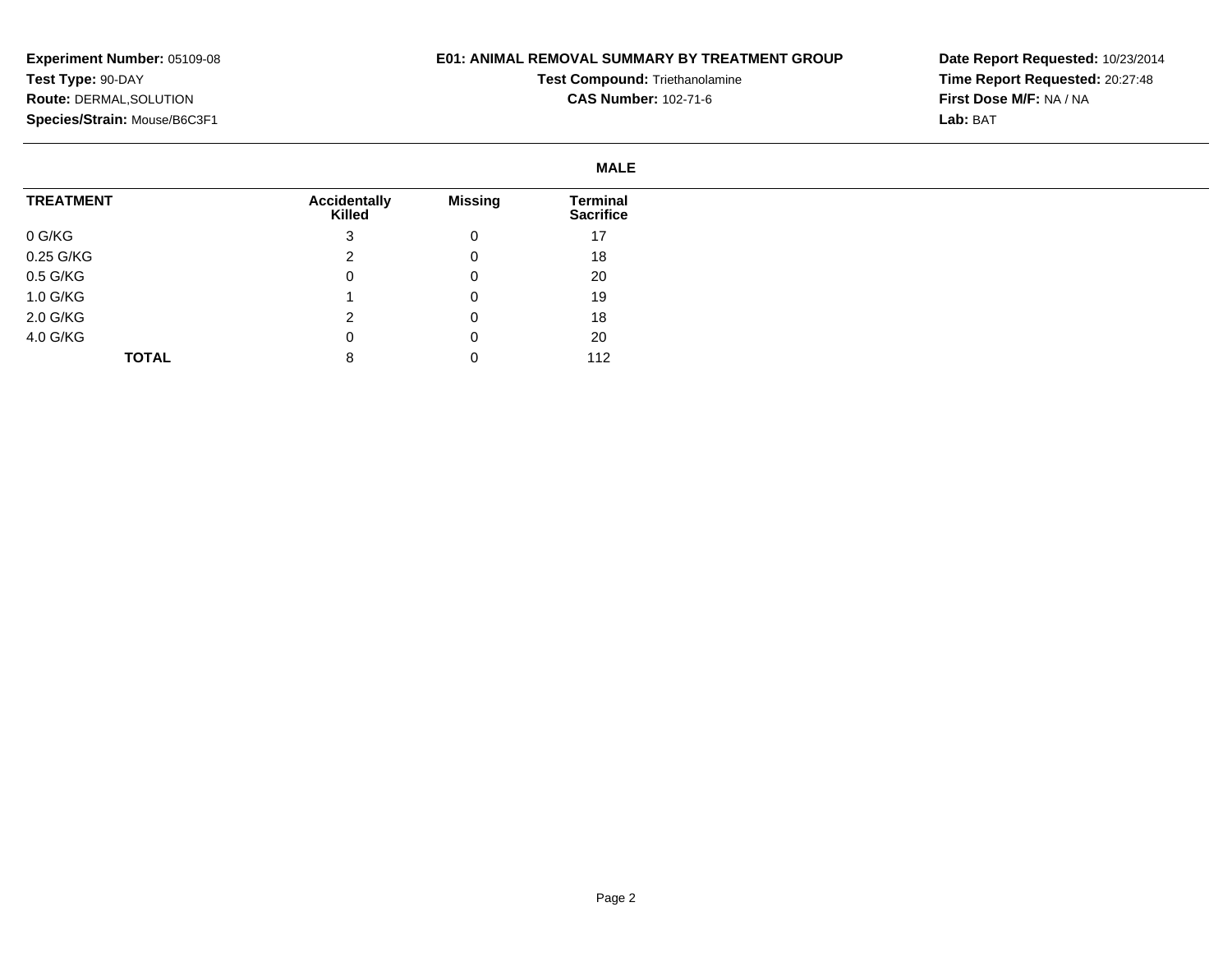# **E01: ANIMAL REMOVAL SUMMARY BY TREATMENT GROUP**

**Test Compound:** Triethanolamine**CAS Number:** 102-71-6

\*\*\*END OF MALE DATA\*\*\*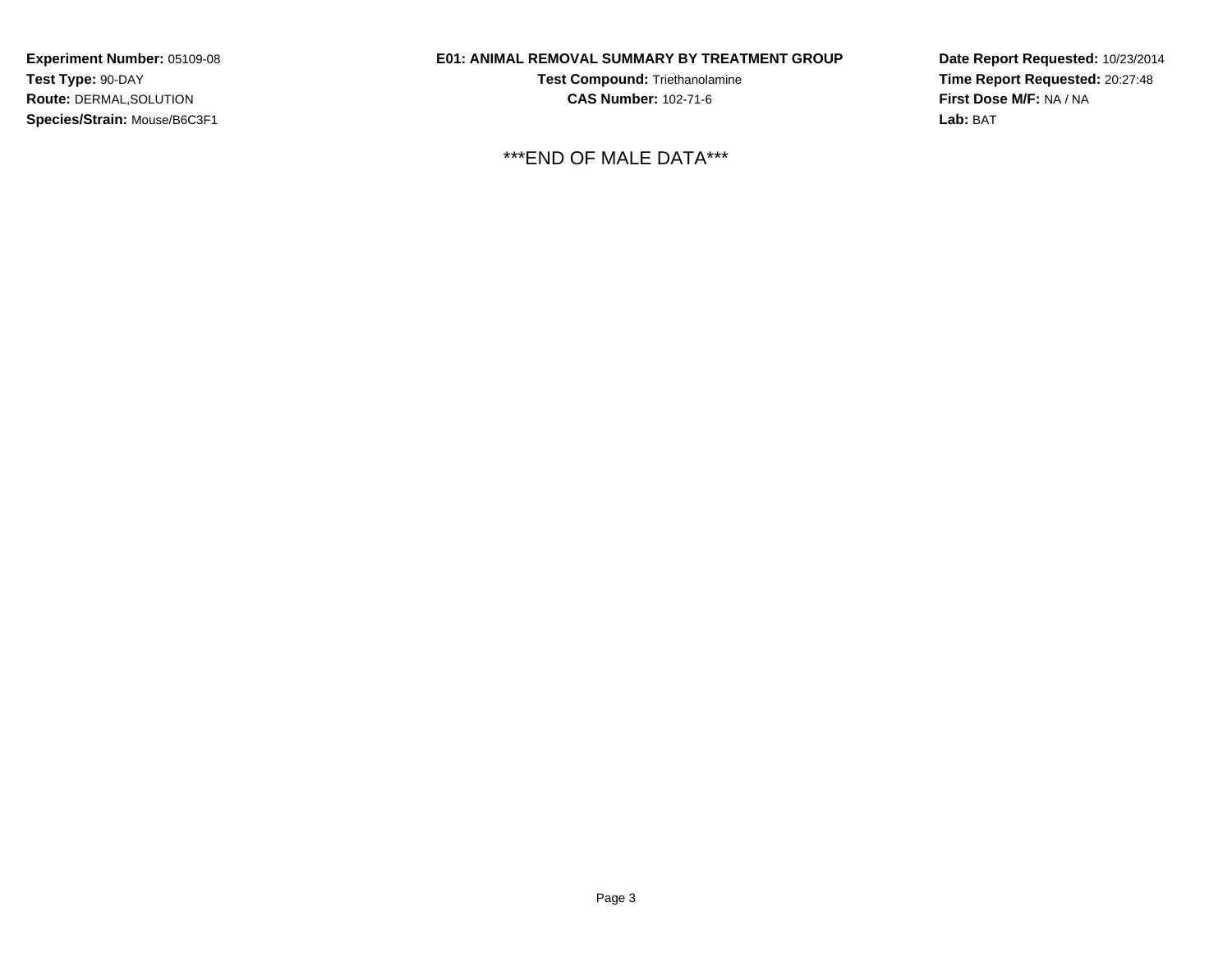### **E01: ANIMAL REMOVAL SUMMARY BY TREATMENT GROUP**

**Test Compound:** Triethanolamine**CAS Number:** 102-71-6

**Date Report Requested:** 10/23/2014**Time Report Requested:** 20:27:48**First Dose M/F:** NA / NA**Lab:** BAT

#### **FEMALETREATMENT**0 G/KG 0.25 G/KG 0.5 G/KG 1.0 G/KG 2.0 G/KG 4.0 G/KG**TOTALAccidentally Killed**0 $\overline{0}$  $\overline{0}$  0 1 $\overline{0}$  1**Missing**0 0 0 1 0 0 1**Terminal Sacrifice**20 20 20 19 19 20118